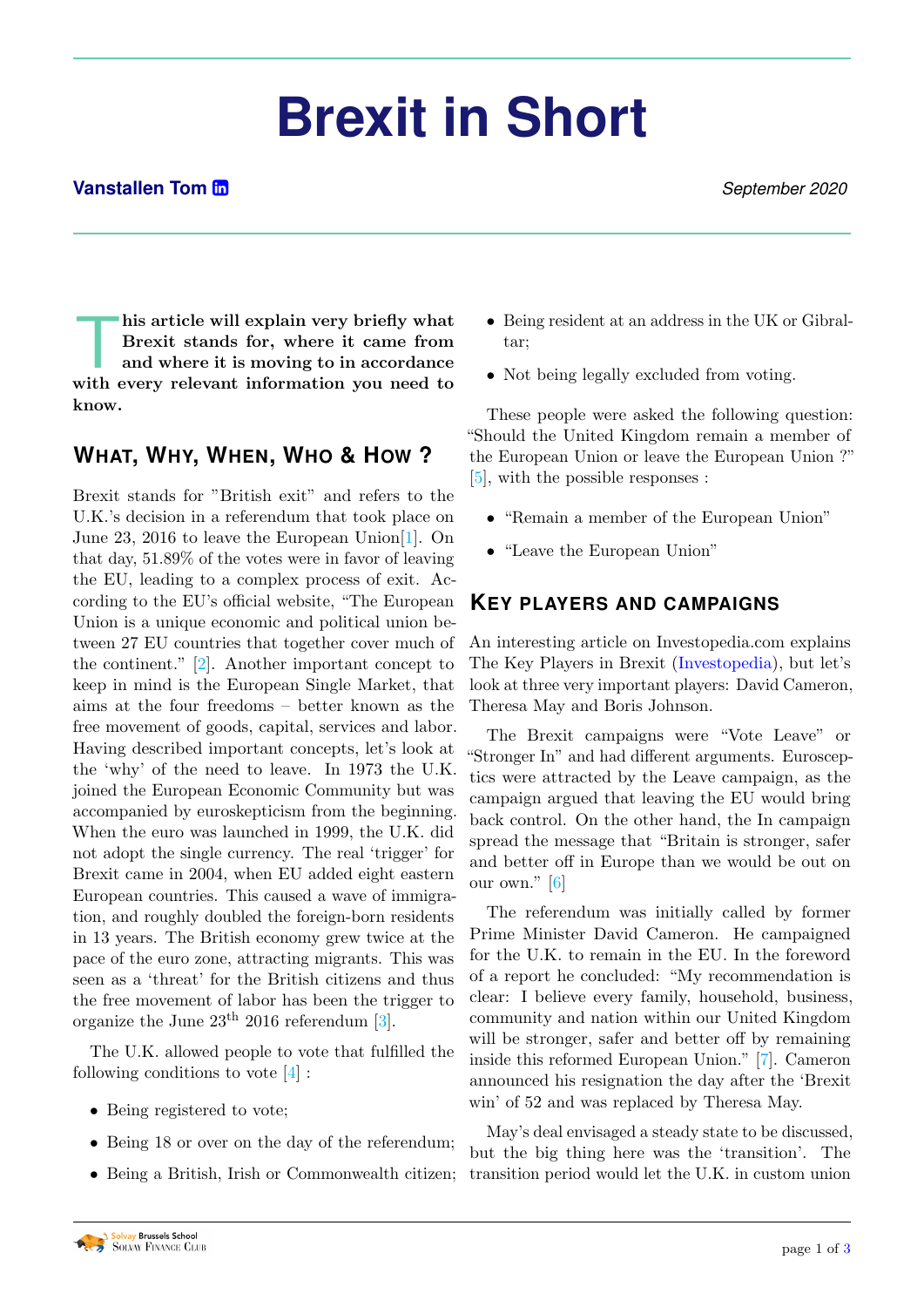and obligated to respect a number of additional rules. most things will actually stay the same until the This was accepted by the EU, but eventually was rejected three times in the U.K. Parliament and leading to her resignation on the 7th of June 2019.  $\lvert 8 \rvert$ 

Boris Johnson, a former Mayor of London and foreign minister, was elected as prime minister on the 23th of July 2019. He had been a protagonist of what is known as the "deal or no deal". His deal also envisaged a steady state, but with somewhat less alignment with respect to the EU than the earlier agreement. Following his successful proposition, the U.K. was expected to leave the EU on the 31st of October 2019. Nevertheless, the Parliament forced an extension to the deadline and delayed a vote on the new deal. On the 31st of January 2020, Brexit finally took place and the U.K. officially left the EU.

### **CONSEQUENCES & FUTURE OUTLOOK**

Like any other 'issue', Brexit has pros cons. Firstly, the U.K. would no longer contribute to the EU budget, resulting in an immediate cost saving. On the contrary, the question arises whether this cost saving outweighs the financial advantages of an EU membership. Secondly, Brexiteers argue that the U.K. can establish its own trade agreements to compensate for the disadvantages of the loss of benefits of free trade with its neighbors. Thirdly, in case the City of London is no longer seen as a gateway to the EU for US banks, the U.K.'s status would be diminished. Moreover, U.K.-based financial firms would lose "passporting rights" to work freely across the continent. Next, sovereignty is seen as a win for the Brexiteers and was even admitted by the most ardent Remainers, as EU membership involves giving up some control over domestic affairs. Brexiteers argue that Britain should regain control of its borders, while Remainers argue that they have benefited of the pace of immigration. This argument has been enhanced by Former work and pensions secretary Iain Duncan Smith, who said that an open border does not allow the U.K. to check and control people. Furthermore, Remainers warn that an estimated three million jobs would be lost if Britain voted to leave [\[9\]](#page-2-9).

At this very moment, the U.K. finds itself in a transition period with a lot of negotiations about the future relationship with the EU. The transition requires the UK to remain in both the EU customs union and the European Single Market and thus transition period ends. According to bbc.com [\[10\]](#page-2-10), this includes:

- Travelling to and from the EU:
- Freedom of movement;
- UK-EU trade, which will continue without any extra charges or checks being introduced.

Several "Models" exist as potential post-Brexit options for the UK, especially to negotiate the trade with the EU. If you are interested in digging deeper into these models, you can check out this link : [BBC](https://www.bbc.com/news/uk-politics-eu-referendum-36639261) [News](https://www.bbc.com/news/uk-politics-eu-referendum-36639261) [\[11\]](#page-2-11). The U.K has to negotiate its entire trade relationship with the EU, as it is its biggest trading partner. If they cannot come to an agreement, the U.K. will be subject to both a host rule change and tariffs. This scenario is known as the "no-deal" Brexit, that has been talked about earlier. Note that a no-deal Brexit would heavily damage the U.K. economy and must be avoided at all costs !

Lastly, an important takeaway is that the British economy has already suffered from Brexit. The biggest disadvantage is the damage to the U.K.'s economic growth. On the other hand, it would eliminate Britain's tariff-free trade status with other EU members. This implies a raise in costs of exports and thus in prices of exported goods as well as in imported goods, leading to higher inflation and thus a lower standard of living for U.K. residents. In addition it would hurt a lot of young British workers, as for example Germany is projected to have a labor shortage of three million skilled workers by 2030. As a result, those jobs will not be readily available after Brexit anymore [\[12\]](#page-2-12).

### **ETHICS**

To conclude this short recap of the whole Brexit situation, something about ethics must be mentioned. Some people argue that the question had been framed in a way that people would tend to vote 'leave' and a lot of questions arise when looking at the 'fairness' of the "Vote Leave" campaign. An interesting Netflix documentary that digs deeper into the subject is 'The Great Hack' [\[13\]](#page-2-13).